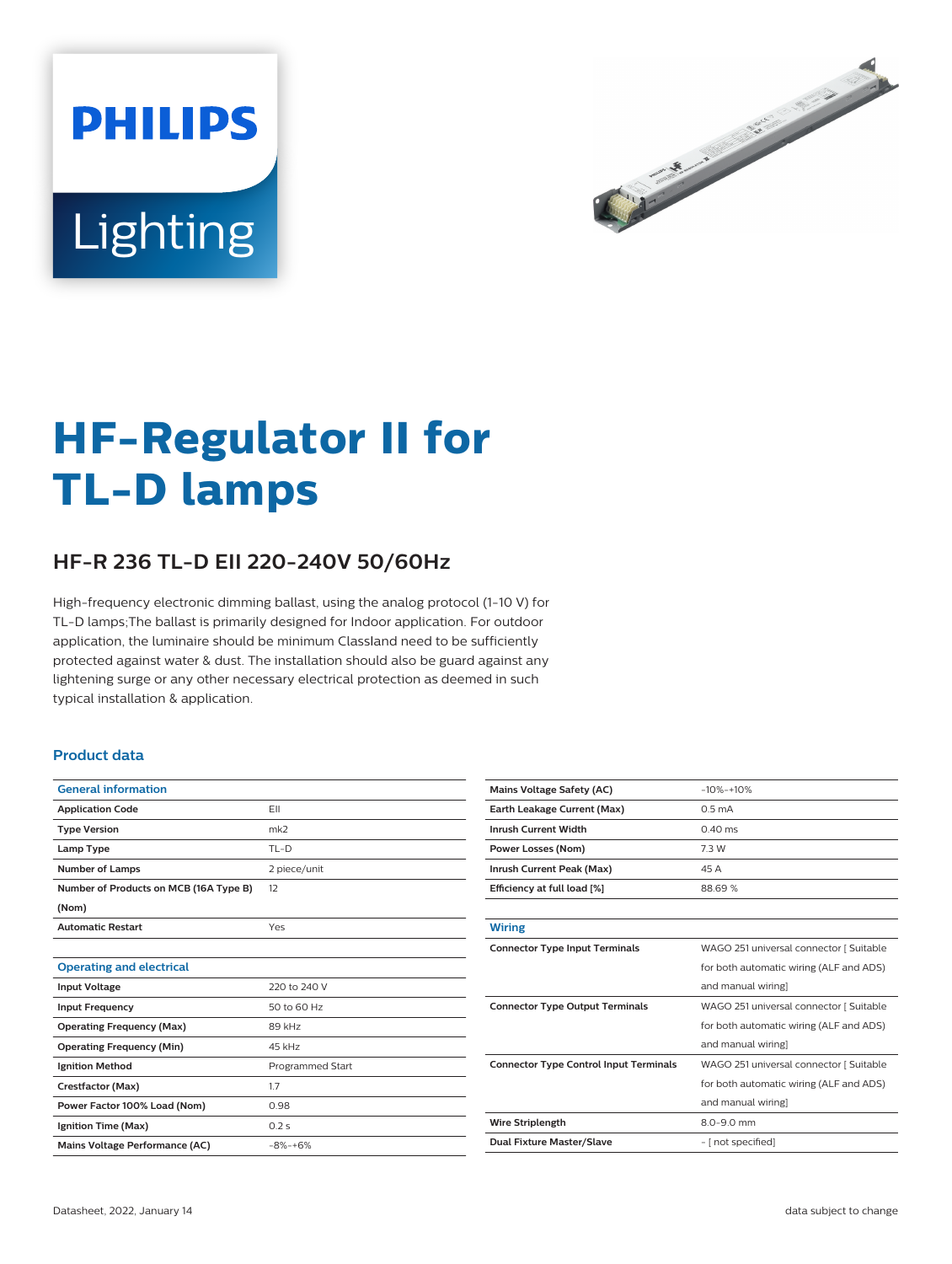## **HF-Regulator II for TL-D lamps**

| <b>Control Input Terminal Cross Section</b> | $0.50 - 1.00$ mm <sup>2</sup> |  |  |
|---------------------------------------------|-------------------------------|--|--|
| <b>Input Terminal Cross Section</b>         | $0.50 - 1.00$ mm <sup>2</sup> |  |  |
| <b>Output Terminal Cross Section</b>        | $0.50 - 1.00$ mm <sup>2</sup> |  |  |
| Auto Insert (ALF/ADS) Wire Cross Section    | $0.5$ mm <sup>2</sup>         |  |  |
|                                             |                               |  |  |
| <b>System characteristics</b>               |                               |  |  |
| Rated Ballast-Lamp Power                    | 36 W                          |  |  |
|                                             |                               |  |  |
| <b>Temperature</b>                          |                               |  |  |
| T-Ambient (Max)                             | 50 °C                         |  |  |
| T-Ambient (Min)                             | 10 °C                         |  |  |
| T-Storage (Max)                             | 80 °C                         |  |  |
| T-Storage (Min)                             | $-25$ °C                      |  |  |
| <b>Stable Lamp Operation Temperature</b>    | Not Specified                 |  |  |
| T-Ignition (Max)                            | 50 °C                         |  |  |
| T-Ignition (Min)                            | $O^{\circ}C$                  |  |  |
|                                             |                               |  |  |
| <b>Controls and dimming</b>                 |                               |  |  |
| <b>Control Interface</b>                    | $1-10V$                       |  |  |
| <b>Regulating Level Power</b>               | 1%-100%                       |  |  |
| <b>Control Input Protection</b>             | Yes (Basic insulation)        |  |  |
|                                             |                               |  |  |
| <b>Mechanical and housing</b>               |                               |  |  |
| <b>Housing</b>                              | L 360x30x21                   |  |  |
|                                             |                               |  |  |
| <b>Emergency operation</b>                  |                               |  |  |
| <b>Battery Voltage Lamp Ignition</b>        | 196 V                         |  |  |
| <b>Battery Voltage Lamp Operation</b>       | 154-276                       |  |  |
|                                             |                               |  |  |
| <b>Approval and application</b>             |                               |  |  |
| <b>Energy Efficiency Index</b>              | A1 BAT                        |  |  |

| <b>IP Classification</b>                  | IP 20 [ Ingress Protection 20]      |  |  |  |  |
|-------------------------------------------|-------------------------------------|--|--|--|--|
| <b>EMI 9 kHz  30 MHz</b>                  | <b>EN55015</b>                      |  |  |  |  |
| EMI 30 MHz  1000 MHz                      | <b>EN55022 level B</b>              |  |  |  |  |
| <b>Safety Standard</b>                    | IEC 61347-2-3                       |  |  |  |  |
| <b>Performance Standard</b>               | IEC 60929                           |  |  |  |  |
| <b>Quality Standard</b>                   | ISO 9000:2000                       |  |  |  |  |
| <b>Environmental Standard</b>             | ISO 14001                           |  |  |  |  |
| <b>Harmonic Current Emission Standard</b> | IFC 61000-3-2                       |  |  |  |  |
| <b>EMC Immunity Standard</b>              | <b>IEC 61547</b>                    |  |  |  |  |
| <b>Vibration Standard</b>                 | IEC68-2-6 F c                       |  |  |  |  |
| <b>Bumps Standard</b>                     | IFC 68-2-29 Fb                      |  |  |  |  |
| <b>Humidity Standard</b>                  | FN 61347-2-3 clause 11              |  |  |  |  |
| <b>Approval Marks</b>                     | CE marking ENEC certificate VDE-EMV |  |  |  |  |
|                                           | certificate                         |  |  |  |  |
| <b>Temperature Marking</b>                | Yes                                 |  |  |  |  |
| <b>Emergency Standard</b>                 | IFC 60598-2-22                      |  |  |  |  |
| <b>Hum And Noise Level</b>                | Inaudible                           |  |  |  |  |
|                                           |                                     |  |  |  |  |
| <b>Product data</b>                       |                                     |  |  |  |  |
| Full product code                         | 871150091015830                     |  |  |  |  |
| Order product name                        | HF-R 236 TL-D EII 220-240V 50/60Hz  |  |  |  |  |
| EAN/UPC - Product                         | 8711500910158                       |  |  |  |  |
| Order code                                | 913700609366                        |  |  |  |  |
| Numerator - Quantity Per Pack             | 1                                   |  |  |  |  |
| Numerator - Packs per outer box           | 12                                  |  |  |  |  |
| Material Nr. (12NC)                       | 913700609366                        |  |  |  |  |
| Net Weight (Piece)                        | 0.295 kg                            |  |  |  |  |

### **Dimensional drawing**



| Product                    | D1. | C <sub>1</sub> | - A1                             | A <sub>2</sub> | R1 |
|----------------------------|-----|----------------|----------------------------------|----------------|----|
| HF-R 236 TL-D FII 220-240V |     |                | 4.2 mm 22 mm 360 mm 350 mm 30 mm |                |    |
| 50/60Hz                    |     |                |                                  |                |    |